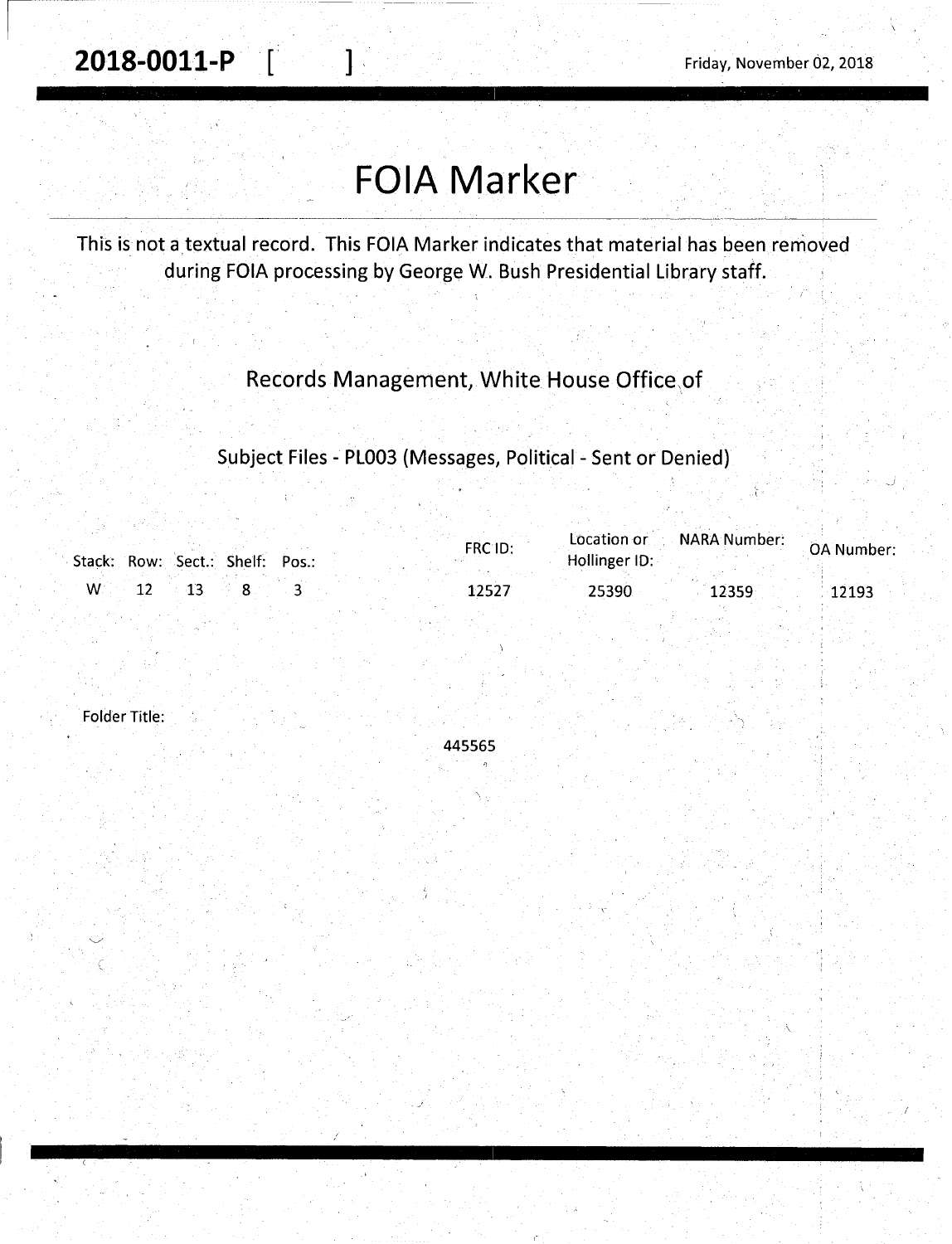# **Withdrawn/Redacted Material**  The George W. Bush Library

| <b>DOCUMENT</b><br>NO. | <b>FORM</b> | <b>SUBJECT/TITLE</b>                    |  | <b>PAGES</b> | <b>DATE</b> | <b>RESTRICTION(S)</b> |
|------------------------|-------------|-----------------------------------------|--|--------------|-------------|-----------------------|
| 001                    | Message     | [Presidential Message with attachments] |  |              | 02/16/2001  | PRM:                  |
| 002                    | Message     | [Presidential Message]                  |  |              | 02/14/2001  | PRM:                  |

| Records Management, White House Office of                                                                                                |                                                                                                                                                 |
|------------------------------------------------------------------------------------------------------------------------------------------|-------------------------------------------------------------------------------------------------------------------------------------------------|
| <b>SERIES:</b><br>Subject Files - PL003 (Messages, Political - Sent or Denied)                                                           |                                                                                                                                                 |
| <b>FOLDER TITLE:</b><br>445565                                                                                                           |                                                                                                                                                 |
| <b>FRC ID:</b><br>12527                                                                                                                  |                                                                                                                                                 |
| Presidential Records Act - [44 U.S.C. 2204(a)]                                                                                           | <b>RESTRICTION CODES</b><br>Freedom of Information Act - [5 U.S.C. 552(b)]                                                                      |
| P1 National Security Classified Information [(a)(1) of the PRA]<br>P2 Relating to the appointment to Federal office $[(a)(2)$ of the PRA | $b(1)$ National security classified information $[(b)(1)$ of the FOIA]<br>h(2) Release would disclose internal nersonnel rules and practices of |

- P3 Release would violate a Federal statute [(a)(3}of the PRA)
- P4 Release would disclose trade secrets or confidential commercial or financial jnformation [(a)(4) of the PRA)
- PS Release would disclose confidential advice between the President, and his advisors, or between such advisors [a)(S) of the PRA]
- P6 Release would constitute a clearly unwarranted invasion of personal privacy  $|(a)(\hat{6})$  of the PRA]
- PRM. Personal record misfile defined in accordance with 44 U.S.C. 2201(3).

#### Deed of Gift Restrictions

- A. Closed by Executive Order 13526 governing access to national security information.
- B. Closed by statute or by the agency which originated the document.
- C. Closed in accordance with restrictions contained in donor's deed of gift.
- b(2) Release would disclose internal personnel rules and practices of an agency  $[(b)(2)$  of the FOIA]
- b(3) Release would violate a Federal statute  $[(b)(3)$  of the FOIA]
- b(4). Release would disclose trade secrets or confidential or financial information [(b)(4) of the FOIA)
- b(6) Release would constitute a clearly unwarranted invasion of personal privacy [(b)(6) of the FOIA)
- b(7) Release would disclose information compiled for law enforcement purposes  $[(b)(7)$  of the FOIA]
- b(8) Release would disclose information concerning the regulation of financial institutions  $(6)(8)$  of the FOIA]
- b(9) Release would disclose geological or geophysical information concerning wells  $[(b)(9)$  of the FOIA]

Records Not Subject to FOIA

Court Sealed - The document is withheld under a court seal and is not subject to the Freedom of Information Act.

Page 1 of 1 *This* doc~ment *was prepared on Friday, November 02, 2018*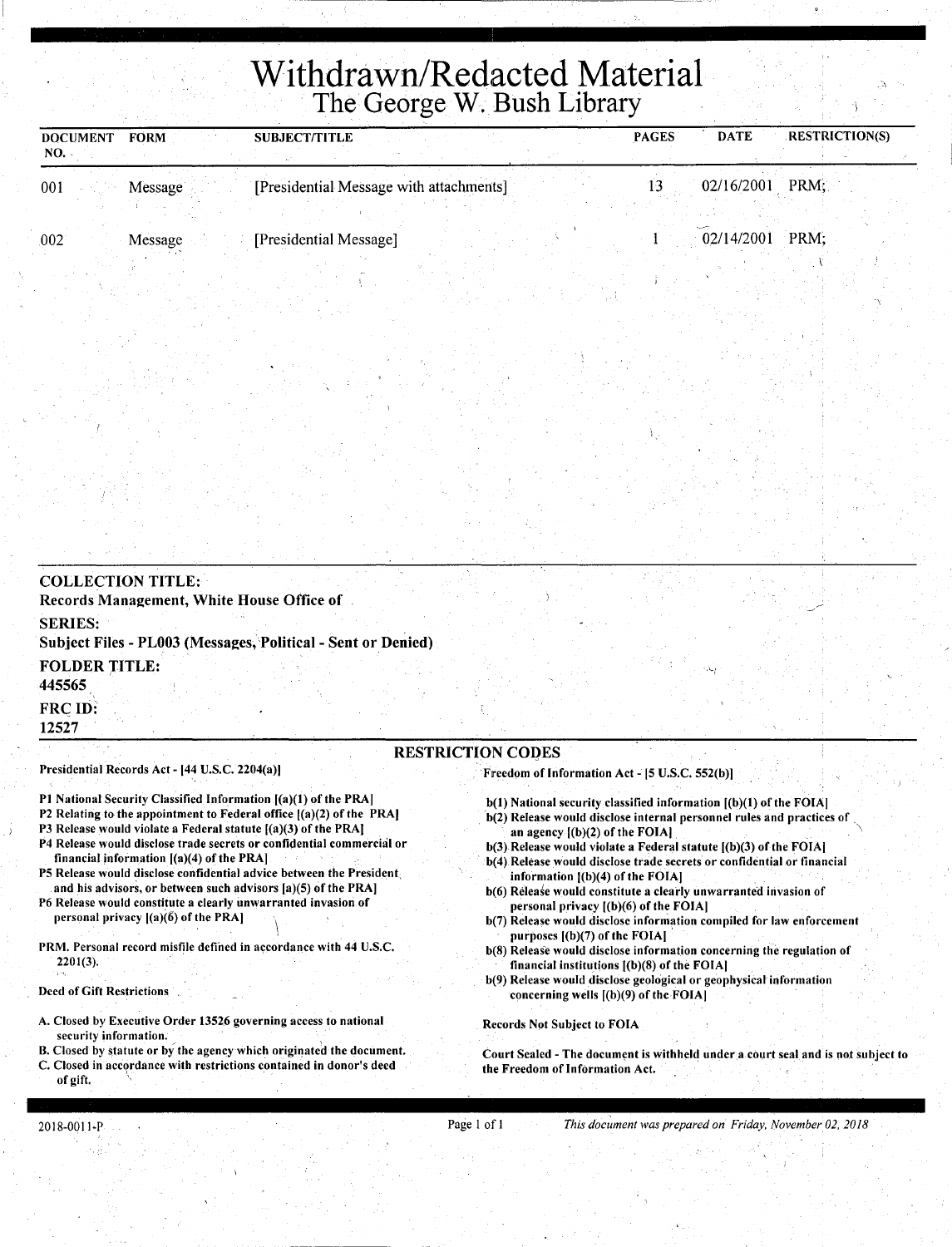## Withdrawal Marker The George W. Bush Library

!--------------\_\_ --;;. \_\_\_\_\_\_\_\_\_\_\_\_ \_\_

| <b>FORM</b> | <b>SUBJECT/TITLE</b> |                                         |  | <b>PAGES</b> | <b>DATE</b> | <b>RESTRICTION(S)</b> |
|-------------|----------------------|-----------------------------------------|--|--------------|-------------|-----------------------|
| Message     |                      | [Presidential Message with attachments] |  |              | 02/16/2001  | PRM:                  |

### This marker identifies the original location of the withdrawn item listed above. For a-complete list of items withdrawn from this folder, see the Withdrawal/Redaction Sheet at the front of the folder.

| <b>COLLECTION:</b>                                                             |  |
|--------------------------------------------------------------------------------|--|
| Records Management, White House Office of                                      |  |
| <b>SERIES:</b><br>Subject Files - PL003 (Messages, Political - Sent or Denied) |  |
| <b>FOLDER TITLE:</b>                                                           |  |
| 445565                                                                         |  |
| FRC ID:<br><b>FOIA ID and Segment:</b>                                         |  |
| 12527<br>2018-0011-P<br>OA Num.:<br>12193                                      |  |
| <b>NARA Num.:</b>                                                              |  |
| 12359                                                                          |  |
| <b>RESTRICTION CODES</b>                                                       |  |

Presidential Records Act - [44 U.S.C. 2204(a)]

P1 National Security Classified Information [(a)(1) of the PRA]

P2 Relating to the appointment to Federal office [(a)(2) of the PRA]

P3 Release would violate a Federal *statute* [(a)(3) of *the* PRA] ·

- P4 Release would disclose trade secrets or confidential commercial or financial information. [(a)(4) of *the* PRA]
- PS Release would disclose confidential advice between *the* President and his advisors, or between such advisors [a)(S) of *the* PRA]

P6 Release would constitute a clearly unwarranted invasion of personal privacy  $[(a)(6)$  of the PRA]

PRM. Personal record misfile defined in accordance with 44 U.S.C. 2201(3).

Deed of Gift Restrictions

- A. Closed by Executive Order 13526 governing access to national security information.
- B. Closed by statute or by the agency which originated the document
- Closed in accordance with restrictions contained in donor's deed of gift,

Freedom of Information Act - [5 U.S.C. 552(b)]

- b(l) National security classified information [(b)(l) of *the* FOIAJ
- b(2) Release would disclose internal personnel rules and practices of an agency  $[(b)(2)$  of the **FOIA**]
- b(3) Release would violate a Federal *statute* [(b)(3) Of *the* FOIA]
- b(4) Release would disclose trade secrets or confidential or financial, information [(b)(4) of *the* FOIA]
- b(6) Release would constitute a clearly unwarranted invasion of personal privacy [(b)(6) of *the* FOIA] .
- b(7) Release would disclose information compiled for law enforcement purposes [(b)(7) of the **FOIA**]
- b(8) Release would disclose information concerning the regulation of financial institutions  $[(b)(8)$  of the FOIA]
- b(9) Release would disclose geological or geophysical information concerning wells  $[(b)(9)$  of the FOIA].

Records Not Subject to FOIA

Court Sealed - The document is withheld under a court seal and is not subject to, the Freedom of Information Act.

J

(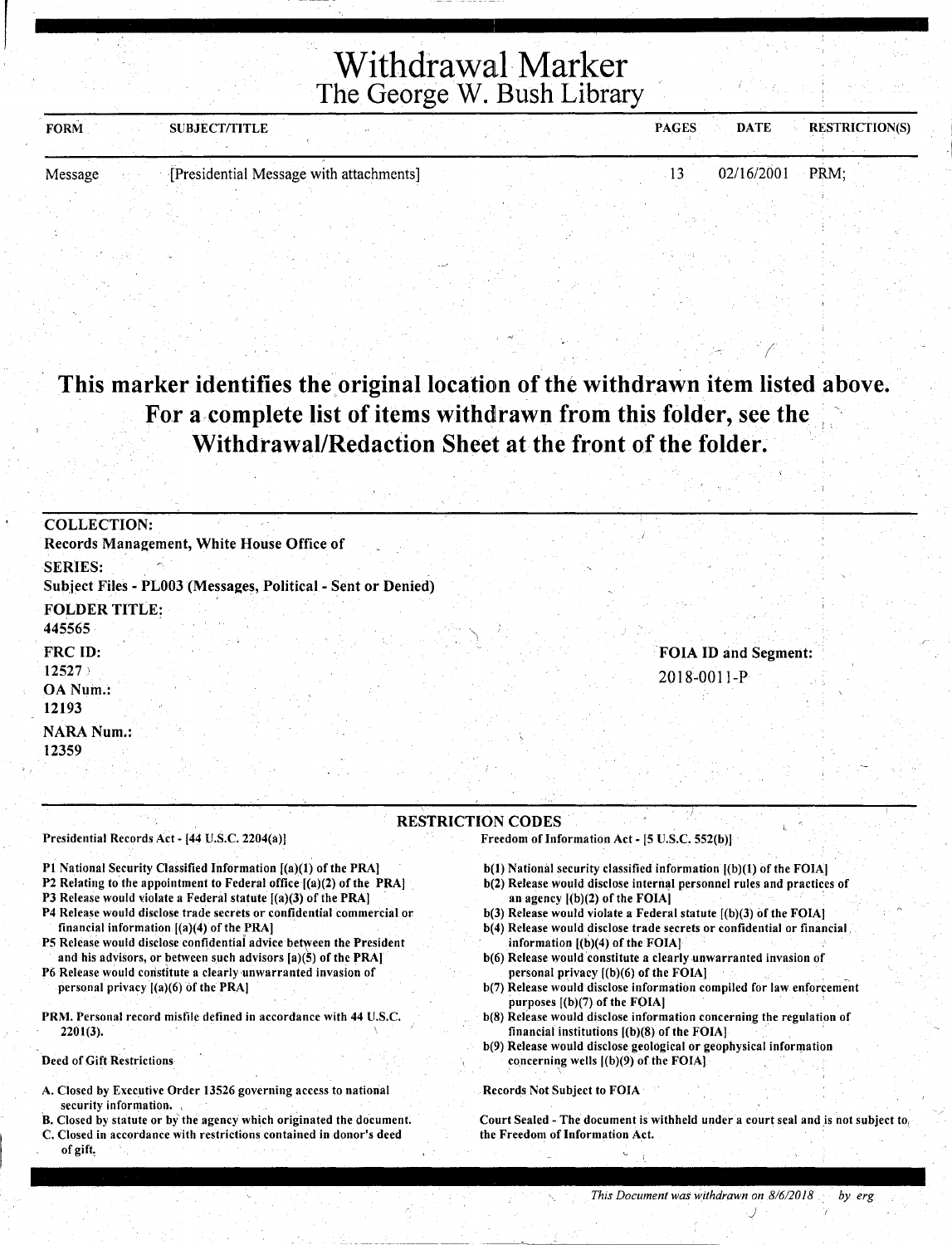Michael J. Napolitano 02/14/2001 08:37:07 PM

Record Type: Record

To: Linda S. DeHart/WHO/EOP@EOP

cc: Collister W. Johnson/WHO/EOP@EOP Subject: Letter for Friday Nght Dinner

Linda-

'

Sorry to bother you at the last minute - But, the Missouri Republican party is hosting a dinner on Friday night in honor of Ann Wagner and we really neet to get a letter written from President Blish.

Missouri Statewide Lincoln Day 2001 February 16 - 18 .Hyatt Regency- Union Station St. Louis

The dinner is this Friday and it's entitled "The Missouri Republican Party Dinner and Auction" and its part of their Lincoln Day event schedule

hard cary to RNC

'.

Televis

Islams<br>General Dayla<br>To Mehissa 021

Here is a bio on Ann Wagner:

Ann Wagner was recently Elected Co-Chairman of the RNC.

· Ann Wagner was unanimously elected Chairman of the Missouri Republican *p\_arty* in January of 1999 and reelected by acclamation -- with a rousing ovation -- on January 6, 2001. She is the first woman to head the Missouri GOP and the first St. Louisan in decades to hold the Party's top post. Ann had been the state Republican Party's Vice Chairman and serves as the Republican Committeewoman for Lafayette Towr in West St. Louis County. She was unanimously elected Co-Chairman of the Republican National Committee a Winter Meeting in Washington, D.C. on January 18th, 2001.

Ann is a longtime party activist who served as the GOP's Director of the House and Senate Redistricting Cammi·· Ann's successes in that process have enabled the Republican Party to gain numerous seats in the Missouri Legi She served as the Missouri State Executive Director of the Bush/Quayle Campaign in 1992, the 2nd Congressio of the Dole for President Campaign in 1996 and as an advisor for the Ashcroft for Senate Campaign in 1994. An substantial experience in raising money for a variety of campaigns.

Ann is a common-sense conservative who values teamwork and a strong, pro-active grassroots :organization. In Ann was recognized at State Lincoln Days as the Republican of the Year. She fully understands that winning ele first and most critical step toward shaping public policy.

Ann is a graduate of the University of Missouri-Columbia where she earned a Bachelor of Science in Business Administration in 1984. She attended college on a vocal music scholarship. Ann held management positions at F Cards in Kansas City and Ralston Purina in St. Louis before entering Republican politics.

Ann is married to Mr. Ray Wagner who is Vice President of Legal and Legislative Affairs for Enterprise Rent-A~c The Wagners have three children: Raymond III, Stephen and Mary Ruth.

. .

The letter can be faxed to the Missouri Republican Party: 573-636-3273

PLEASE LET ME KNOW IF YOU HAVE ANY QUESTION, ANO THANKS VERY MUCH - I APOLOGIZE

Clear final 11/ Political apparent a Counsel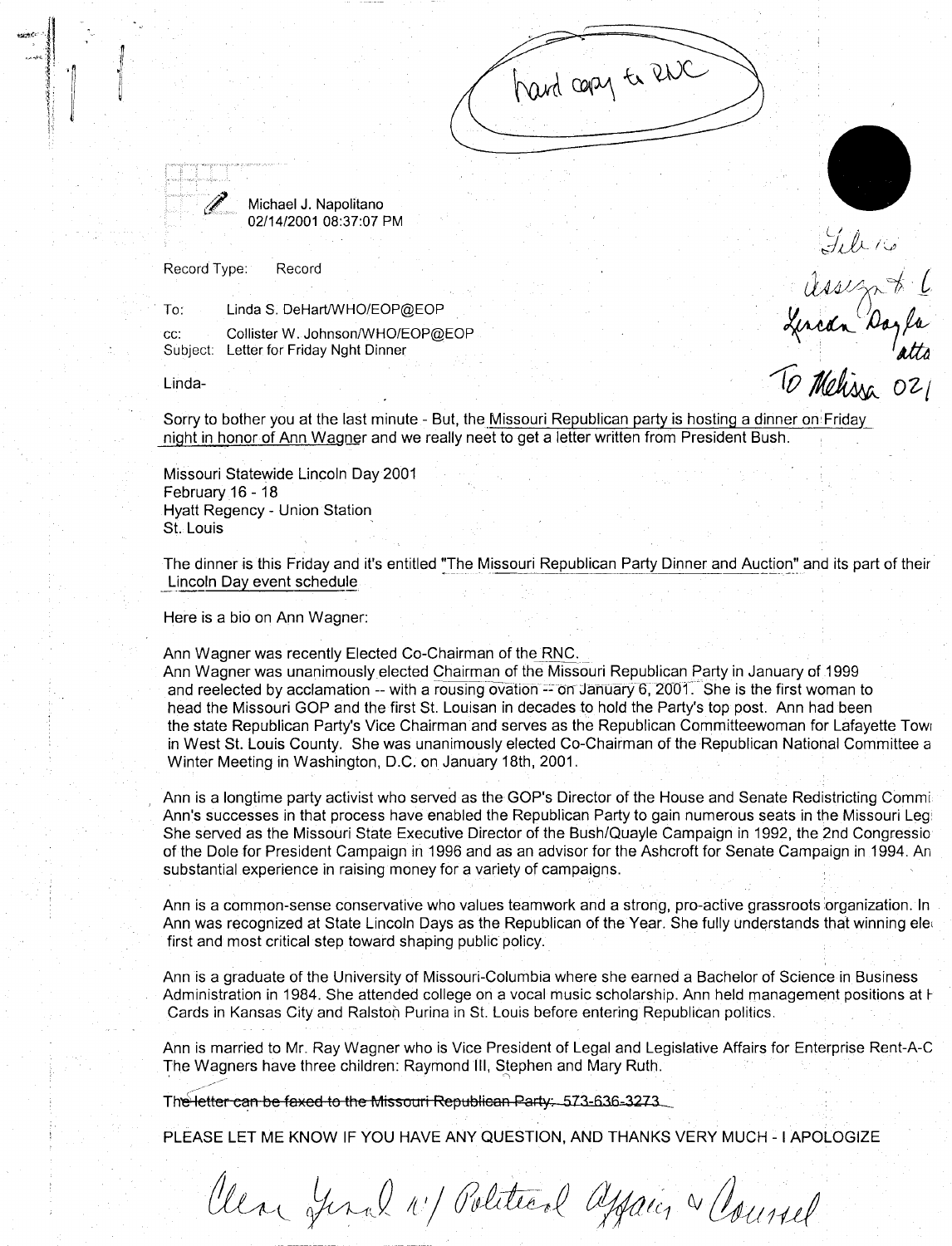**Withdrawal Marker** The George W. Bush Library

| <b>FORM</b> | <b>SUBJECT/TITLE</b>   |  |  | <b>DATE</b><br><b>PAGES</b> | <b>RESTRICTION(S)</b> |
|-------------|------------------------|--|--|-----------------------------|-----------------------|
|             |                        |  |  |                             |                       |
| Message     | [Presidential Message] |  |  | 02/14/2001 PRM;             |                       |

# This marker identifies the original location of the withdrawn item listed above. For a complete list of items withdrawn from this folder, see the Withdrawal/Redaction Sheet at the front of the folder.

| <b>COLLECTION:</b><br>Records Management, White House Office of |                                                              |                   |                      |
|-----------------------------------------------------------------|--------------------------------------------------------------|-------------------|----------------------|
| <b>SERIES:</b>                                                  | Subject Files - PL003 (Messages, Political - Sent or Denied) |                   |                      |
| <b>FOLDER TITLE:</b><br>445565                                  |                                                              |                   |                      |
| FRC ID:<br>12527<br>OA Num.:<br>12193                           |                                                              | $2018 - 0011 - P$ | FOIA ID and Segment: |
| <b>NARA Num.:</b><br>12359                                      |                                                              |                   |                      |

#### RESTRICTION CODES

Presidential Records Act - [44 U.S.C. 2204(a))

P1 National Security Classified Information [(a)(1) of the PRA]

P2 Relating to the appointment to Federal office  $[(a)(2)$  of the PRA]

P3 Release would violate a Federal statute  $[(a)(3)$  of the PRA)

- 'P4 Release would disclose trade secrets or confidential commercial or financial information  $[(a)(4)$  of the PRA]
- PS Release would disclose confidential advice between the President and his advisors, or between such advisors [a)(5) of the PRA]

P6 Release would constitute a clearly unwarranted invasion of personal privacy [(a)(6) of the PRAI

PRM. Personal record misfile defined in accordance with 44 U.S.C.  $2201(3)$ .

Deed of Gift Restrictions

- A. Closed by Executive Order 13526 governing access to national security information.
- B. Closed by statute or by the agency which originated the document.
- C. Closed in accordance with restrictions contained in donor's deed of gift.
- Freedom of Information Act [5 U.S.C. 552(b)]
	- b(1) National security classified information  $[(b)(1)$  of the FOIA]
	- b(2) Release would disclose internal personnel rules and practices of an agency [(b)(2) of the FOIA]
	- $b(3)$  Release would violate a Federal statute  $[(b)(3)$  of the FOIA]
	- b(4) Release would disclose trade secrets or confidential or financial information  $[(b)(4)$  of the FOIA]
	- b(6) Release would constitute a clearly unwarranted invasion of personal privacy [(b)(6) of the FOIA)
	- b(7) Release would disclose information compiled for law enforcement purposes  $[(b)(7)$  of the FOIA].
	- b(8) Release would disclose information concerning the regulation of financial institutions  $[(b)(8)$  of the FOIA]
	- b(9) Release would disclose geological or geophysical information concerning wells  $[(b)(9)$  of the FOIA]

. . I

Records Not Subject to FOIA

Court Sealed - The document is withheld under a court seal and is not subject to the Freedom of Information Act.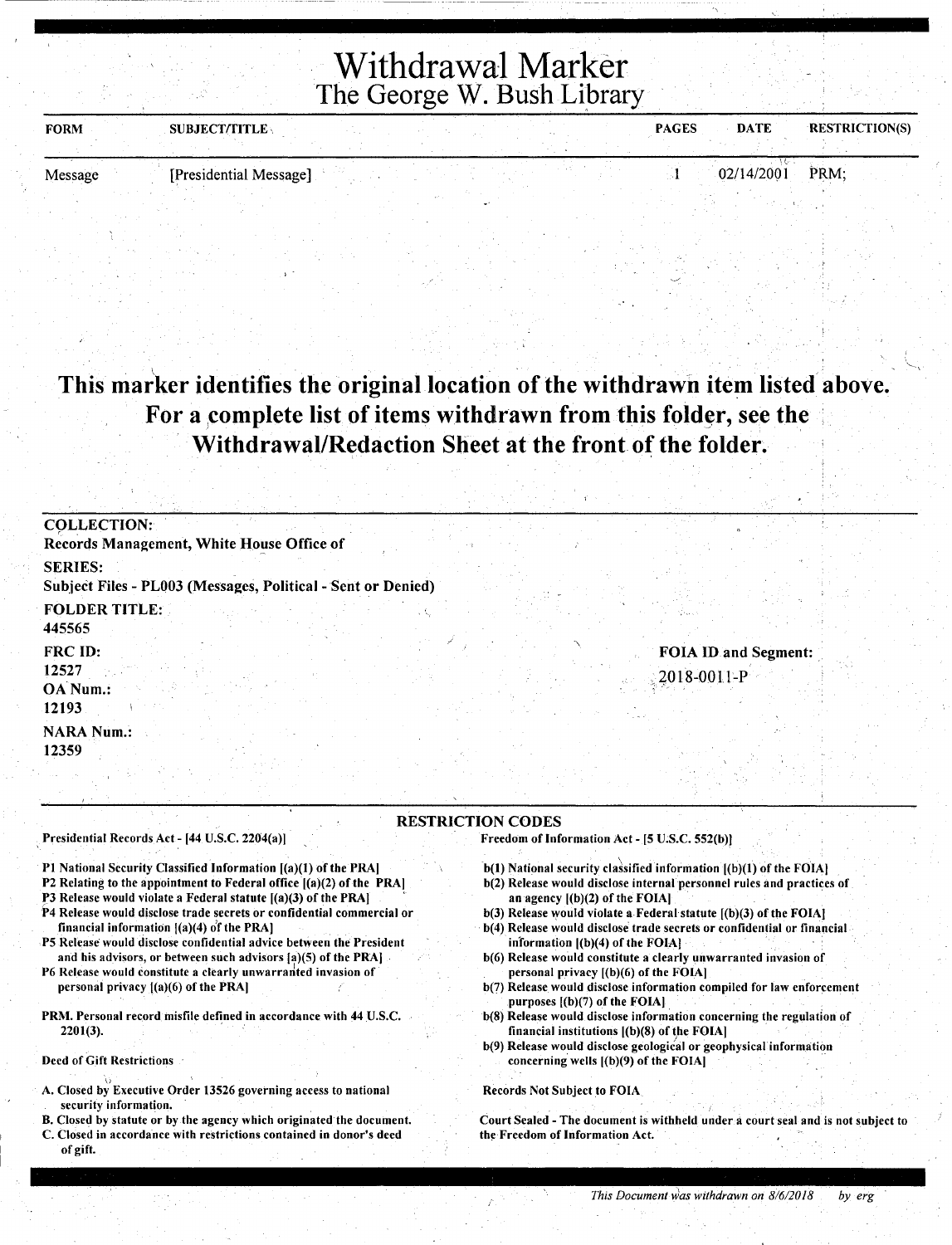

Michael J. Napolitano 02/14/2001 08:37:07 PM

Record Type: Record

To: Linda S. DeHart/WHO/EOP@EOP

cc: Collister W. Johnson/WHO/EOP@EOP Subject: Letter for Friday Nght Dinner

Linda-

Sorry to bother you at the last minute - But, the Missouri Republican party is hosting a dinner on Friday night in honor of Ann Wagner and we really neet to get a letter written from President Bush.

(

Missouri Statewide Lincoln Day 2001 February 16 - 18 Hyatt Regency - Union Station St. Louis

The dinner is this Friday and it's entitled "The Missouri Republican Party Dinner and Auction" and its part of their 2-day Lincoln Day event schedule

Here is a bio on Ann Wagner:

Ann Wagner was recently Elected Co-Chairman of the RNC.

Ann Wagner was unanimously elected Chairman of the Missouri Republican Party in January of 1999 and reelected by acclamation -- with a rousing ovation -- on January 6, 2001. She is the first woman to head the Missouri GOP and the first St. Louisan in decades to hold the Party's top post. Ann had been<sup>1</sup> the state Republican Party's Vice Chairman and serves as the Republican Committeewoman for Lafayette Township in West St. Louis County. She was unanimously elected Co-Chairman of the Republican National Committee at the R Winter Meeting in Washington, D.C. on January 18th, 2001.

Ann is a longtime party activist who served as the GOP's Director of the House and Senate Redistricting Commission ir Ann's successes in that process have enabled the Republican Party to gain numerous seats in the Missouri Legislature She served as the Missouri State Executive Director of the Bush/Quayle Campaign in 1992, the 2nd Congressional Dis of the Dole for President Campaign in 1996 and as an advisor for the Ashcroft for Senate Campaign in 1994. Ann has substantial experience in raising money for a variety of campaigns.

Ann is a common-sense conservative who values teamwork and a strong, pro-active grassroots organization. In 1998, Ann was recognized at State Lincoln Days as the Republican of the Year. She fully understands that winning elections i first and most critical step toward shaping public policy.

Ann is a graduate of the University of Missouri-Columbia where she earned a Bachelor of Science in Business Administration in 1984. She attended college on a vocal music scholarship. Ann held management positions at Hallmar Cards in Kansas City and Ralston Purina in St. Louis before entering Republican politics.

Ann is married to Mr. Ray Wagner who is Vice President of Legal and Legislative Affairs for Enterprise Rent-A-Car. The Wagners have three children: Raymond III, Stephen and Mary Ruth.

The letter can be faxed to the Missouri Republican Party: 573-636-3273

PLEASE LET ME KNOW IF YOU HAVE ANY QUESTION, AND THANKS VERY MUCH - I APOLOGIZE

Clear Jonal 11/ Political apparent & Council

Illico<br>assign to Chris<br>Lincon Daylancian